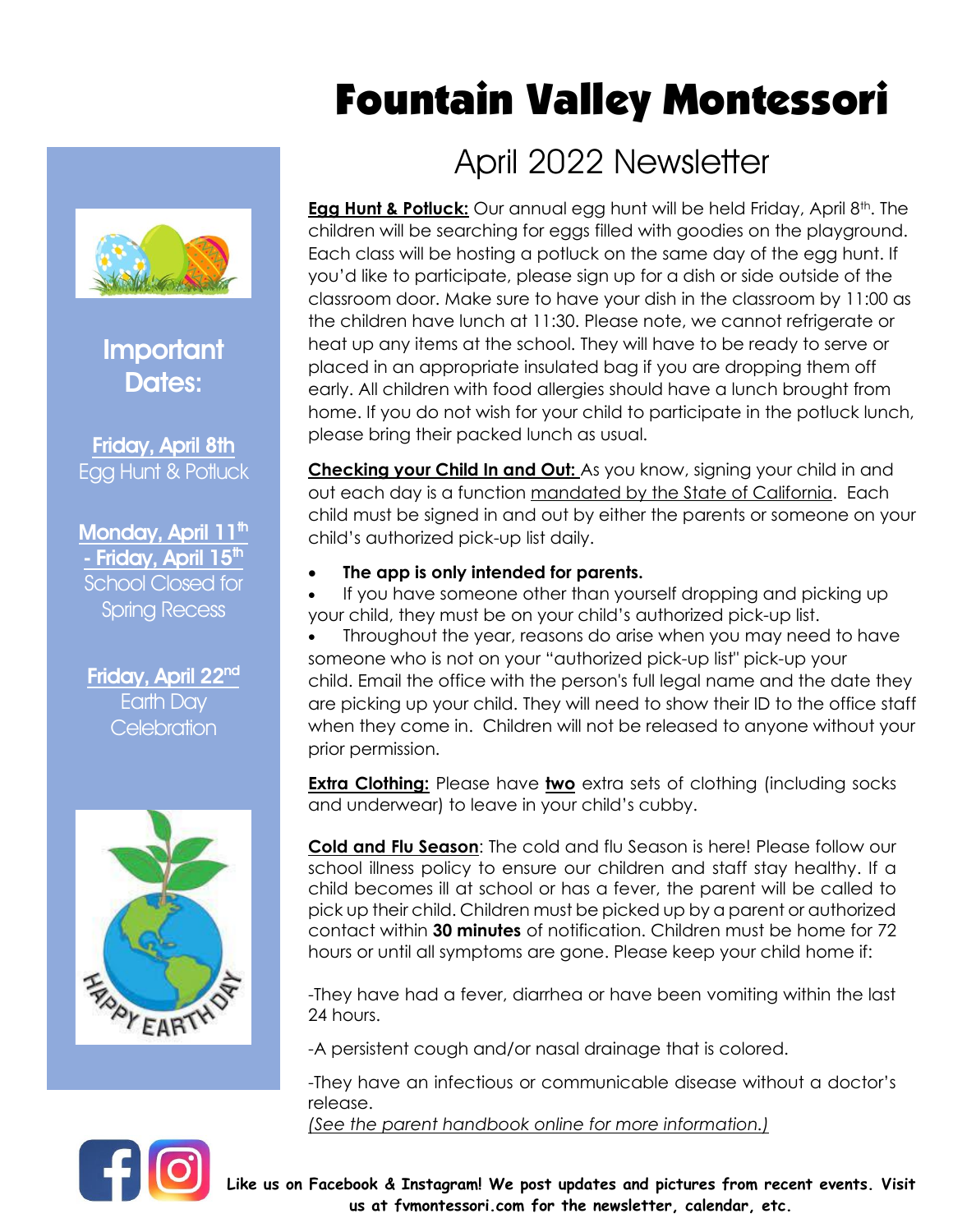

#### **Room 1- Ms. Gassia & Ms. Cynthia**

That naughty leprechaun left our room in a total mess! His shenanigans turned our classroom upside down!! A special thanks to Ms. Jahaira and Ms. Vicky for helping make St. Patrick's Day memorable for all the children at FVM.

The children will be planting their own grass and sweet pea seeds on Earth Day. I will also be bringing a lettuce bulb from home; it will be placed in water and the children will be able to observe it grow. This is such an interesting way to show the children that some vegetables can be regrown instead of throwing them away.

The children will also learn the difference between compost, recyclable, and waste products. They will have the opportunity to categorize each group and learn different ways to help save our precious earth!

We will hop on our airplanes and travel to Africa!! Did you know that four of the five fastest land mammals in the world live in Africa? Wow... That is four out of five...in the world!! Curious to know which ones? Well, your children will find out this information as we learn about Africa. We will be learning about the culture, the people, and about other animals that live in Africa. The children will have the opportunity to recreate their own beautiful Saharan sunset painting and their masterpieces will be displayed outside the classroom. Children will also learn about African musical instruments and will make their own African spirit shakers to take home.

Spring is finally here! The sun is shining, the flowers are blooming, butterflies are flying, and the baby chicks are hatching! We will be learning about the life cycle of a hen and making a fun craft project. As part of our Spanish lesson this month, children will learn numbers 1 to 10.

We are looking forward to a fun and memorable month ahead!

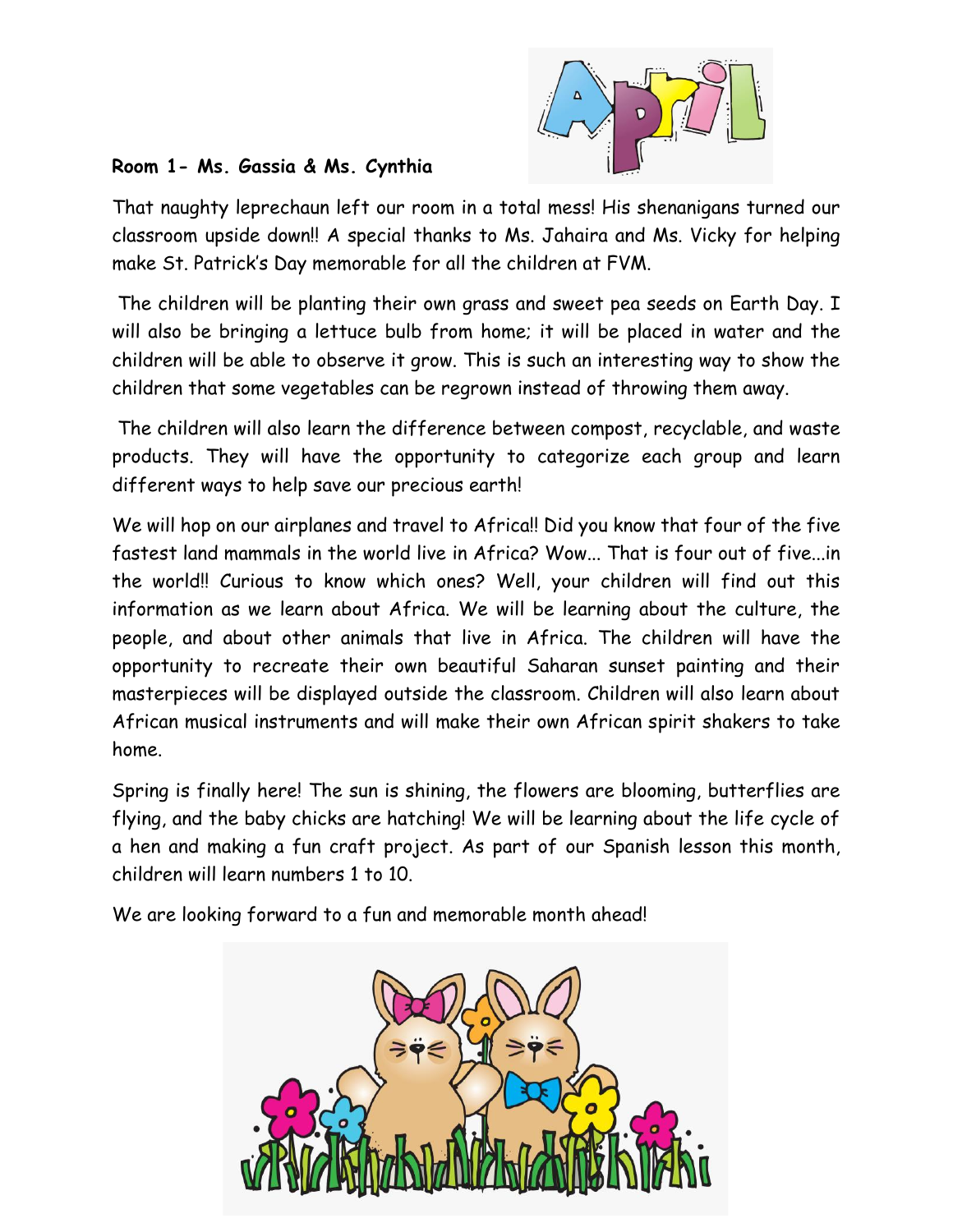Hello parents,



That naughty leprechaun left a mess in our classroom! However, the children were joyous to have a green/gold coin to take home. I want to thank everyone who was able to donate to Room 2's WAGS box in honor of 'Sunny the Bunny.' Your help and kind gesture are greatly appreciated!

This month the children loved learning about the seasons, made a hat for Dr. Seuss's birthday, painted the African sunset art, and explored parts of a frog and its life cycle.

It's time to travel to North America to learn about the beautiful continent we all live on! We will learn about the countries, explore famous monuments, and talk about the people and their culture. We will listen to magnificent voice of the queen of soul, the famous American singer, song writer, Aretha Franklin. We will work on one of Georgia O'Keefe's floral art paintings and make our own masterpiece. We will also book the next rocket trip to explore the solar system and learn about planets.

As spring has sprung, we will be learning about butterflies and their life cycle. I have no doubt they will enjoy the art projects I plan to introduce. On Friday, April 8th, we will go on a spring egg hunt, looking for the hidden eggs and bunnies! It will be a fun-filled activity. In observance of Earth Day, on April 22nd, we will discuss the importance of recycling. Plastic bottles will be recycled in our room, which you may practice at home! We will be planting broad beans and will keep them in the classroom for observation. Ms. Juliana will begin her lesson on shapes for Spanish class.

We are looking forward to a month full of fun, excitement, and learning. Ms. Juliana and I wish you all a fabulous Spring Recess!

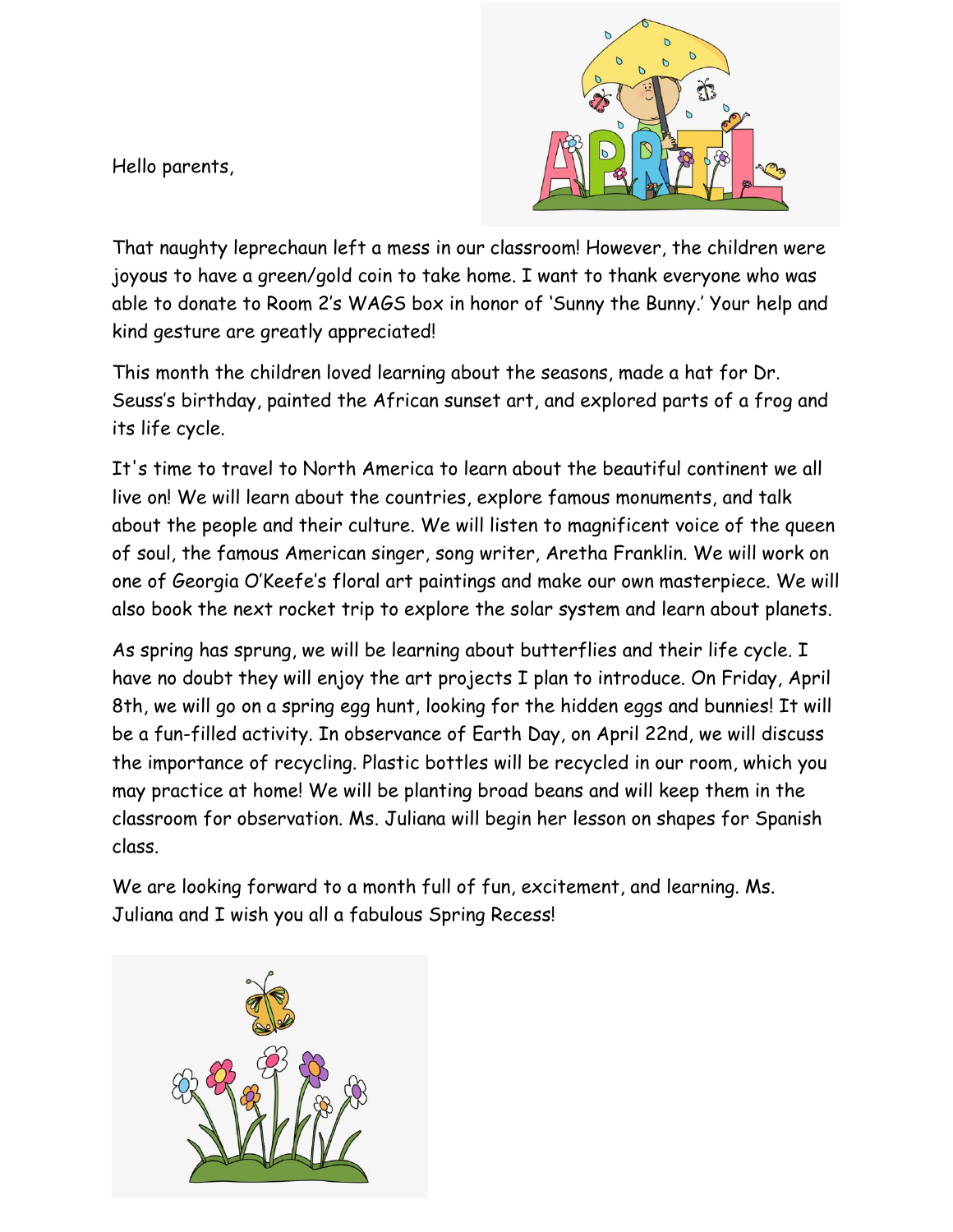#### **Room 3 – Ms. Bea and Ms. Linh**



Hello parents,

We had an exciting month of March in Room 3! The children enjoyed making fun art and activities for St. Patrick's Day. We tried our best to catch the leprechaun, but he tricked us again! They enjoyed learning about health and nutrition and about foods that help us keep our bodies strong and healthy. We visited Africa and the children enjoyed learning about the animals found on the continent. We watched an informative documentary about the Hippopotamus, Giraffe, and the African Elephant. We also enjoyed reading some popular Dr. Seuss books such as "Green eggs and Ham" and Cat in the Hat". Thank you to the children who shared their Dr. Seuss books with us this month.

April promises to be yet another exciting month in Room 3. We will continue to travel across the globe and visit the continent of Australia. We will learn about some the unique animals native to Australia, such as Koala Bears, Tasmanian Devils, Wombats, and Frilled Dragons. We will also visit some the important landmarks of Australia. We will be recreating special Aboriginal Art, unique and traditional to Australia. We will also listen to the beautiful sounds of Aboriginal music. We will be learning about Community Helpers and their importance in our community. The children will work on a special art project about their favorite Community Helper! We will learn about Parts of a Butterfly and the Life Cycle of a Butterfly for our zoology lesson. "Rectangulo, Cuadrado, Diamante, Circulo" this are just some the shapes we will be learning about in Spanish class!

We will plant broad beans to honor Earth Day on April 22, and I hope to able to see little shoots starting to germinate in a few days. We also have a fun spring egg hunt planned for Friday, April 8th. I have no doubt the children will enjoy it! Looking forward to an exciting month with your children.

Have a nice Spring Break! Ms. Bea and Ms. Linh

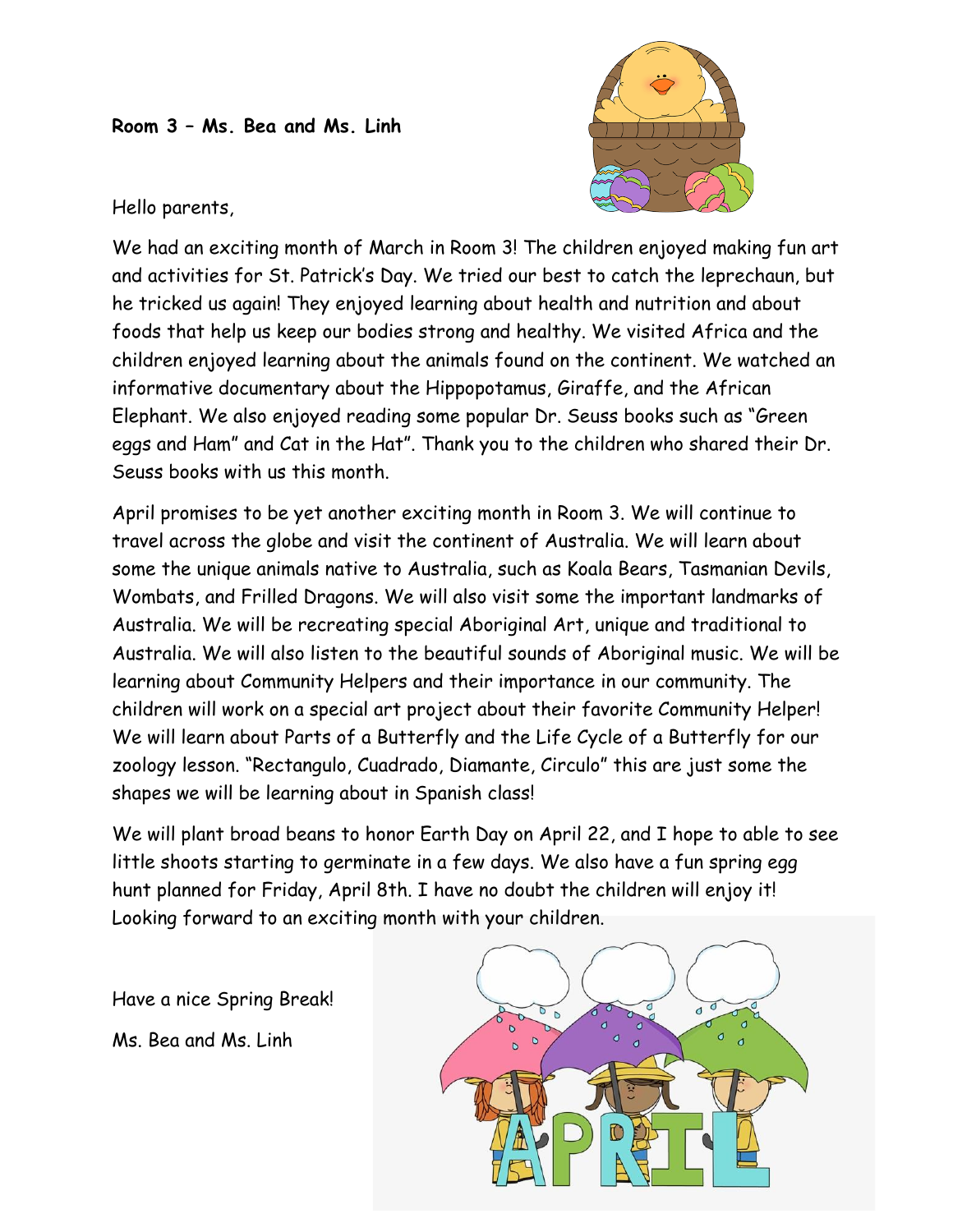#### **Room 4 Lower Elementary- Ms. Yasmin**



Hello Parents,

Happy April! We are so excited to welcome the Spring season to our classroom! It warms my heart to see the children working independently, making great progress socially and academically and being friendly and helpful to each other!

As we move on to the month of April, we will be touring the continent of Africa. We will learn about the physical location, the physical features and the unique flora and fauna prevalent here. We will also learn about the vegetation zones of Africa. In addition, the students will learn about the clothing with beautiful patterns and fabrics used by the people, their food, and the types of houses, especially the ones found in the equatorial countries of Africa. For zoology, we will learn about the largest mammal on Earth, the magnificent African Elephant! As we learn about the animals of the continent, I will be grouping the children into small groups of 2 to 3 and each group will work to research an animal. They will be given a choice of Zebra, Okapi, Hyena, Wildebeest and Cheetah. This will be our first attempt at a group project, and I am excited to see the results! For Science, we will learn about the planets and the solar system. I'm sure the children will love our presentations and science experiments! For Botany, we will be planting our own seeds as we learn about parts of a seed and understand the process of germination. In addition, we will be learning the Hydrologic cycle with science experiments on evaporation. We will also work on story starters based on the Solar system. The children will learn about the artwork of Tingatinga as they recreate his art, and I will introduce them to sounds of a Djembe and Mbira.

Please email me at yasminc.fvm@gmail.com should you have any questions.

I wish everyone a happy spring break!

Thank you so much for all the support.



### **Important Dates:**

Spring egg hunt: Friday, April 8 Spring Break: Monday, April 11- Friday, April 15 Earth Day: Friday, April 22 Spring Break: April 11-15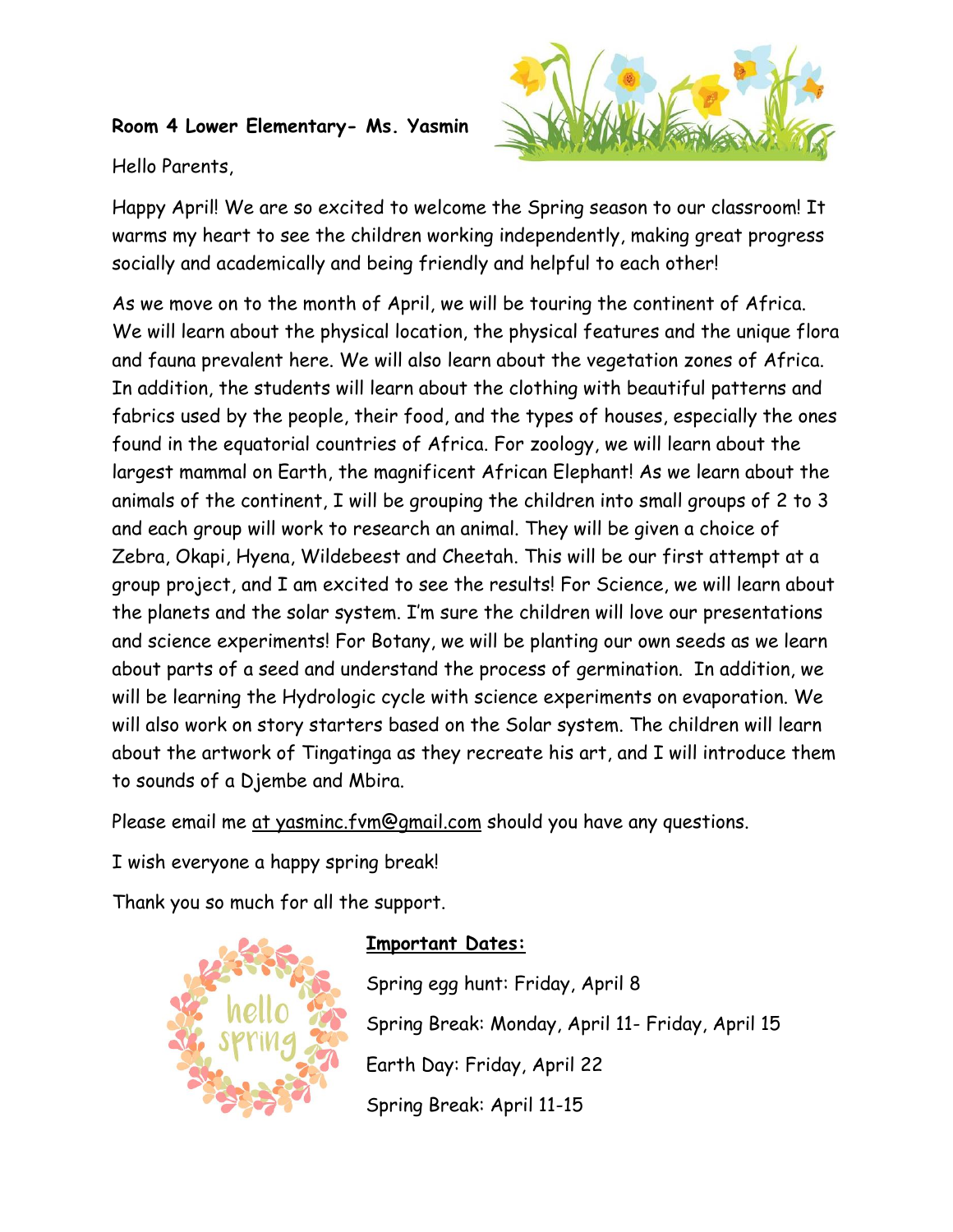

#### **April Newsletter**

This school year has been flying by and we are so excited that springtime is here at last!

Shouldn't we celebrate poetry all year round, not just in April? Yes! We encourage the year-round, life-long reading of poetry. In April, we will be celebrating the National Poetry Month. We will be highlighting the extraordinary legacy and ongoing achievement of American poets. We will be also working on reading/writing Poem- A - Day activities. Save the date for Poem in Your Pocket Day which will be held on April 29. On Poem in Your Pocket Day, people throughout the United States select a poem, carry it with them, and share it with others throughout the day. More details to follow!

#### **Cultural Units:**

Botany: Study of Trees with botany impressionistic charts/ Exploring the properties of different soils/ observe a prepared slide of an onion cell through a microscope, Evolution of Birds

Physical Geography: Studying oceans as a part of the Water Cycle/ tectonic plates and the ring of fire.

Geography: Africa country study/State Reports

Biology/ Zoology: Investigating the Respiratory System,

History: Earth's changing Continents/ Ancient Greece

Art: Botanical Illustrations on canvas, acrylic painting on Canvas

Performing Arts: Spoken Poetry

Practical Life: Woodwork

Grace & Courtesy/ Peace Education: Taking Care of the Earth/ Virtues, morals & character

Happy Birthday: Lillian Kim 4/8

Please be on the lookout for the Calendar events for the month of April and have a wonderful Spring Break!

*Ms. Neranja & Ms. Erika*

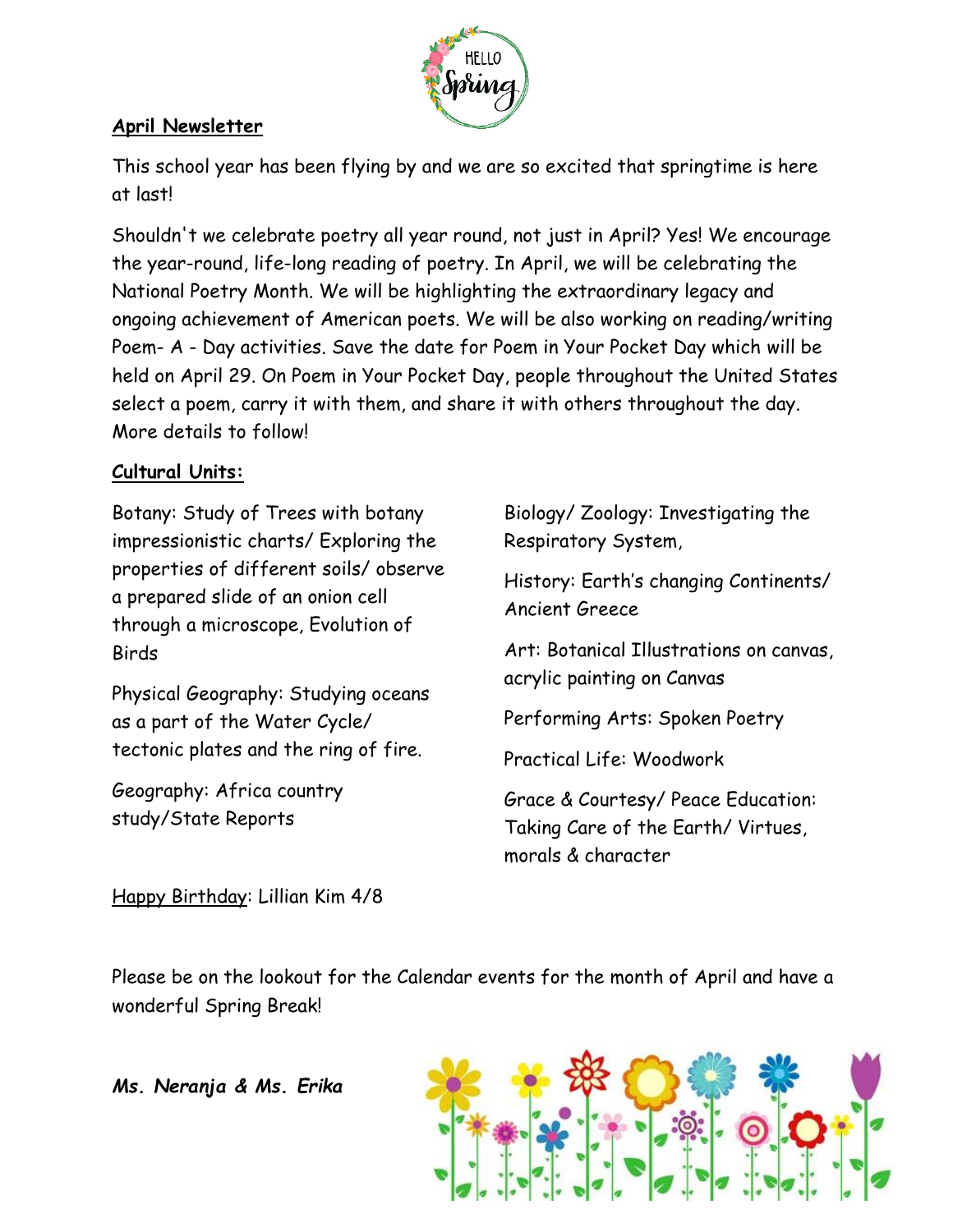The month of March has been a fabulous month as we discussed about Shamrocks and Leprechauns for St. Patrick's Day! We also made a "Cat in the Hat" hat to celebrate Dr. Seuss' birthday and discussed the importance of reading. Thank you to all the parents who met/spoke with me for parent/teacher conferences.

It is time to get off the backs of the camels and climb upstairs on a "Double Decker". Yes, we are travelling to Europe! First stop is 'The Big Ben' as we sightsee on the London bus, moving along The London Bridge, across the river Thames, as we reach Buckingham Palace. Watching the change of guards will be so much fun! Did you know that they change every two hours and cannot move their bodies during that time at all? We will then hop on to the ferry or travel through the Channel Tunnel as we go to the magnificent city of Paris. We hope to climb to the top of the Eiffel Tower and bring home pictures and memories! While discovering the beauty and the world-renowned architecture of The Coliseum and The Leaning Tower of Pisa, we will send you postcards from Europe. What an exciting, fun filled journey it will be! We can hardly wait! Towards the end of the study, we will watch a documentary on Europe, reviewing the places of interest. Please give me your feedback on what your child's dream summer vacation in Europe is!

Our artist of the month will be Van Gogh as we recreate his famous sunflowers! The children will be introduced to Opera Music, which originated from Greece (Europe) when a group of artists and musicians decided to recreate storytelling of Greek drama through music. The children will be learning about parts of a flower for their botany lesson. We would love for you to send any kind of flower from your backyard for everyone to observe. The children enjoy looking at it through a magnifying glass.

Old McDonald had a farm E-I-E-I-O… We will study about farm life and learn about farm animals in Spanish class.

On April 8th, we will go on a spring egg hunt, looking for the eggs the spring bunny has hidden! It will be a fun-filled activity.

In observance of Earth Day, on April 22nd we will discuss the importance of recycling and plant seeds to watch its germination. Plastic bottles will be recycled in our room, which you may practice at home!

We look forward to a month full of fun and excitement while we learn, and Ms. Vivian and I wish you all a fabulous Spring recess!

Birthdays: Winnie – 4/7; Emi – 4/10

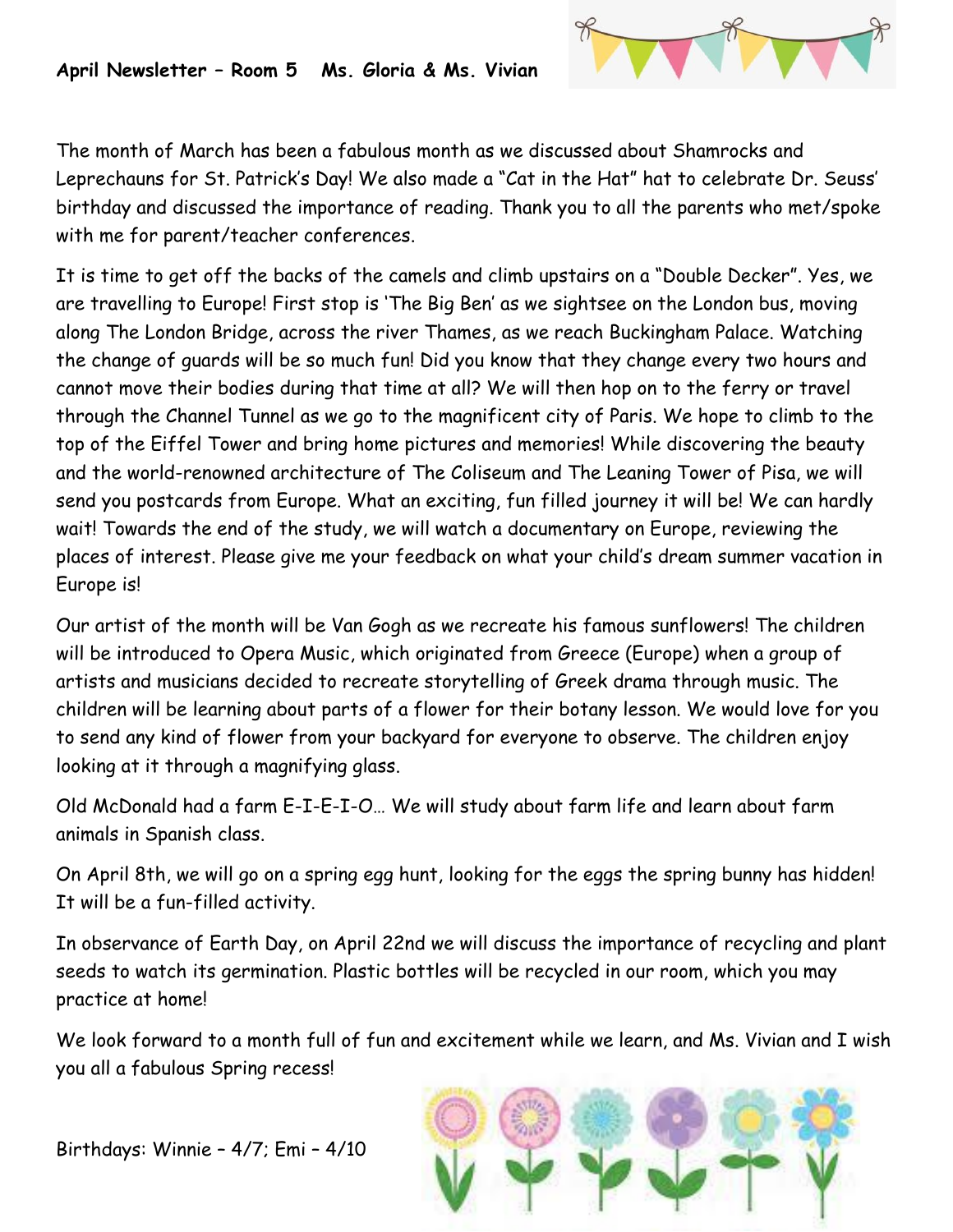Dear Room 6 Families,

Happy Spring!



With the seasons changing, our classroom is getting busy with many topics related to spring. Last month, children learned the parts of a flower and its importance in our lives as well as on the lives of bees and insects. Children enjoyed looking at the parts of the flowers through the magnifying glass, dissecting flowers and drawing them.

This month I will introduce seeds. Children will learn the parts of a seed and how it germinates into a plant. I will introduce different kinds of seeds and dissect some seeds to find the embryo. I will also introduce the life cycle of a butterfly. Children will be painting butterflies and flowers for arts and crafts.

Our continent of the month is Africa. Children will learn about the fascinating animals that live on this vast continent. We are going to listen to music from Africa as we explore the vibrant life and culture of the people. We will be making Igbo masks for our art class.

We will not forget to our favorite springtime crafts, making beautiful paper eggs and flowers. I will also introduce the life cycle of the hen.

I am excited to introduce the layers of the Earth. This is often an exciting topic for the children. We will be experimenting with our own version of a volcanic eruption as they learn about lava and magma. We will learn about farm animals for our Spanish lessons for the month.

We will celebrate Earth Day on April 22nd by learning about the importance of taking care of our planet. We will talk about the ways in which we can help such as recycling and keeping trash out of our oceans and waterways.

As always, I appreciate your support and cooperation.

Thank you,

Mrs. Enoka